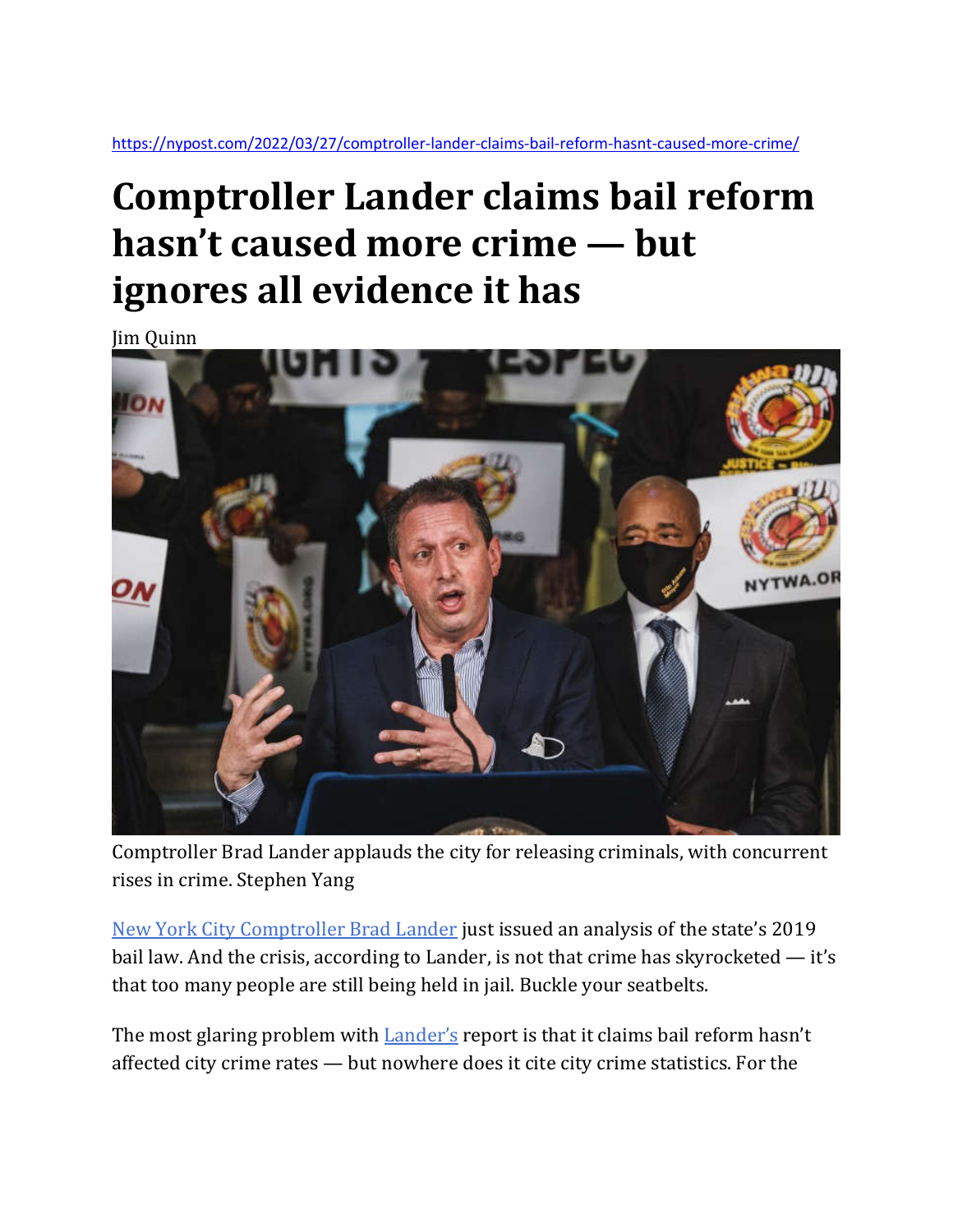record, Mr. Comptroller, there were 319 murders in 2019, before bail reform took effect; there were 468 in 2020 and 485 in 2021, the highest numbers since 2011.

Overall crime to date this year is up 45% over last year, fueled primarily by a 60% rise in grand larceny and an 85% rise in car theft — coincidentally, two charges for which judges are not allowed to set bail under the 2019 law.

Nowhere in the report is the word "recidivism." Nowhere is there an analysis of the more than 2,000 career criminals released under the 2019 law and their criminal activity since then.

And nowhere does the comptroller cite statistics published by the Office of Court Administration, which show that felony defendants with prior convictions or pending cases sprung on supervised release or non-monetary release — thanks to bail reform — are rearrested at a 43% rate while their cases are pending. Defendants charged with residential burglary released on NMR are rearrested at a 57% rate.

And these numbers just show the *rearrest* rate, not the *reoffending* rate. Defendants don't get arrested for every crime they commit. In fact, most of them beat the raps for most of their crimes. Just look at the numbers: There were almost 13,000 Gotham burglaries in 2021; just 300 people charged with burglary are being held on Rikers Island.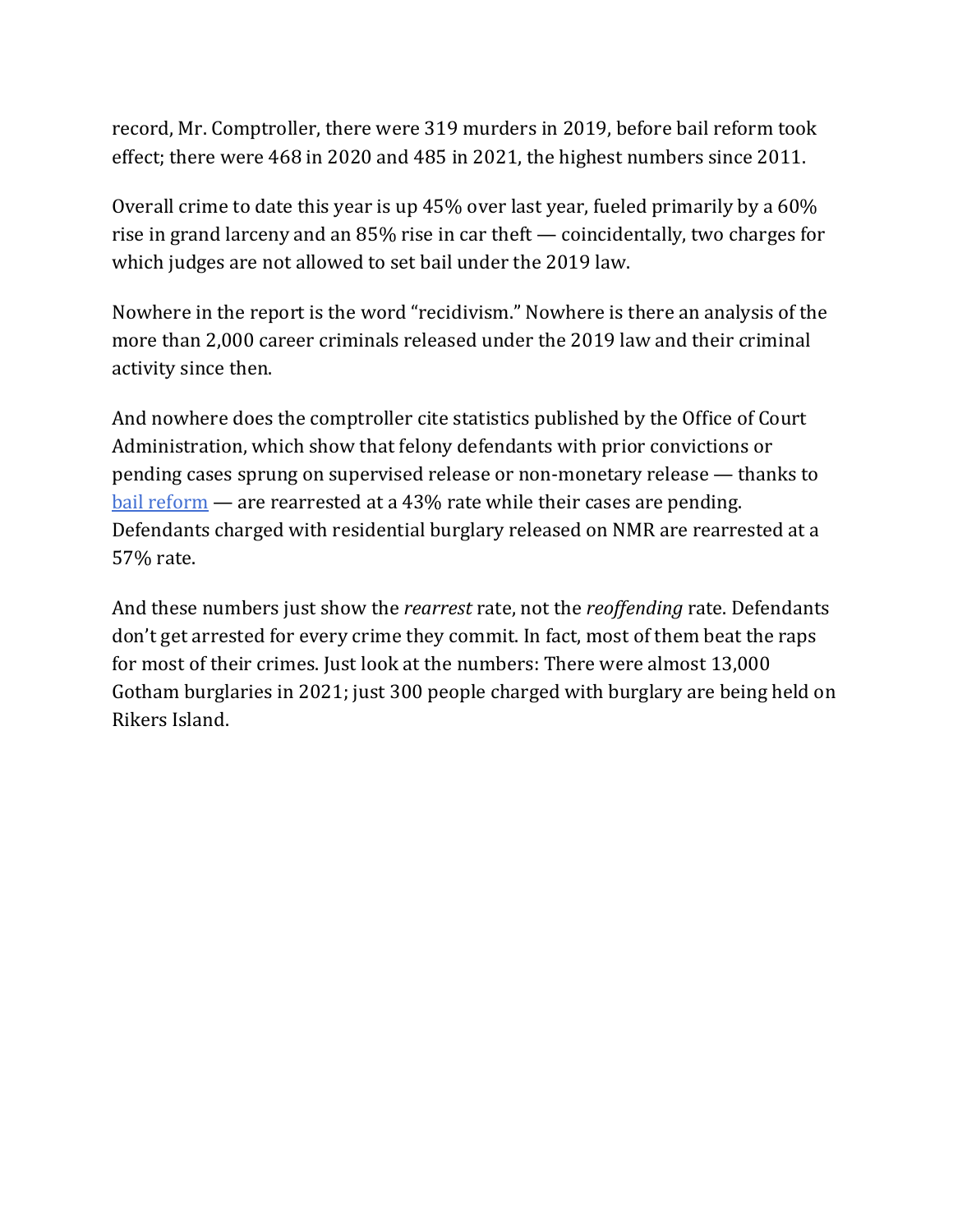

Lander visits the 32nd street Precinct after the death of NYPD officer Jason Rivera.REUTERS

Somehow this OCA data, readily available on its Web site, never made it into the comptroller's report. Either the office saw the stats and ignored them or it didn't know they existed. Either way, it is shoddy work.

Instead, Lander cites a single statistic from the Criminal Justice Agency showing that in December 2021, there were 41,000 people with a case pending in New York City courts. This number includes people arrested for the first time and for minor offenses who would never have had bail set under the old law. He notes 4% of that 41,000 got rearrested that month, essentially the same as before bail reform.

It's a terribly misleading stat. A defendant arrested three times, for example, is only counted once. But more important: Crime is up and arrests are down from 2019. So far more people are getting away with crime than before.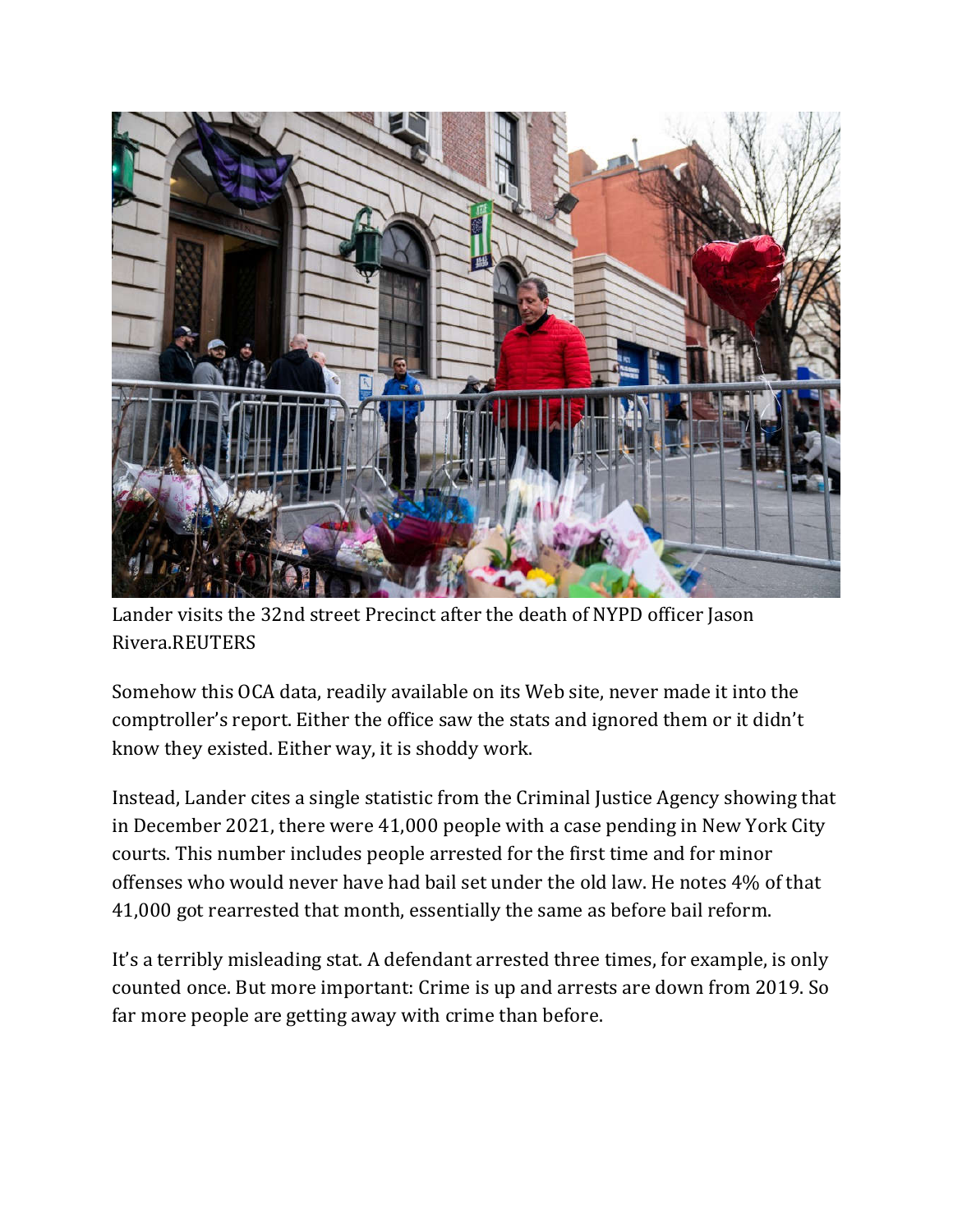

The police made almost 180,000 arrests in 2019. William Farrington

Still, even that 4% might mean that about 1,640 people with cases pending in December 2021 got rearrested that month. And the report approvingly states that only 1% of them get rearrested *each month* for a violent felony.

That comes to about 5,000 violent felonies a year committed by people awaiting trial. I guess these numbers don't mean much if you aren't one of the victims.

Nobody is saying we should jail everybody for every crime. But we can identify the recidivists among us. We can allow judges to remand defendants who are a danger or at risk of reoffending. Yet instead Lander applauds the city for releasing them, with concurrent rises in crime, and even recommends the release of 2,000 more.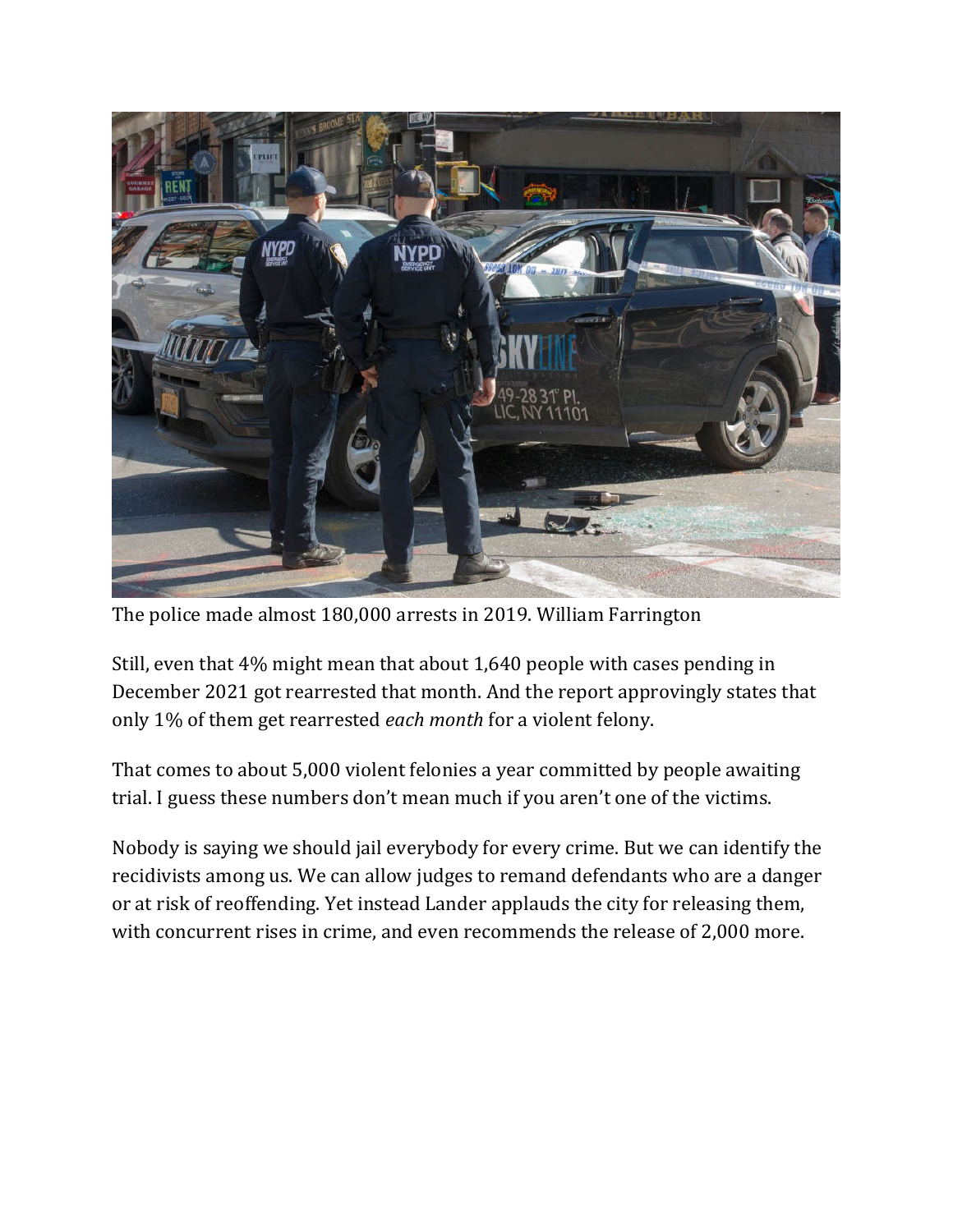

NYPD officers arrest a suspect at Moncler, 99 Prince Street.William Farrington

Bail reform was designed to release more people from jail. And it did. Those being held on bail had extensive criminal records or were charged with very serious crimes.

The police made almost 180,000 arrests in 2019. When bail reform was passed on April 1, 2019, 7,822 of New York City's 8.6 million people were in custody. Hardly "mass incarceration."

The people who will pay the price of the travesty of bail reform are poor people of color, who are overwhelmingly the victims of crime in this city, especially violent crime.

Albany lawmakers who passed this **legislation** must admit they were wrong or acknowledge that the rise in crime and the thousands of additional crime victims are an acceptable cost of their progressive ideology. They'll never do that. But merely saying, "Move along, nothing to see here," is not an acceptable response.